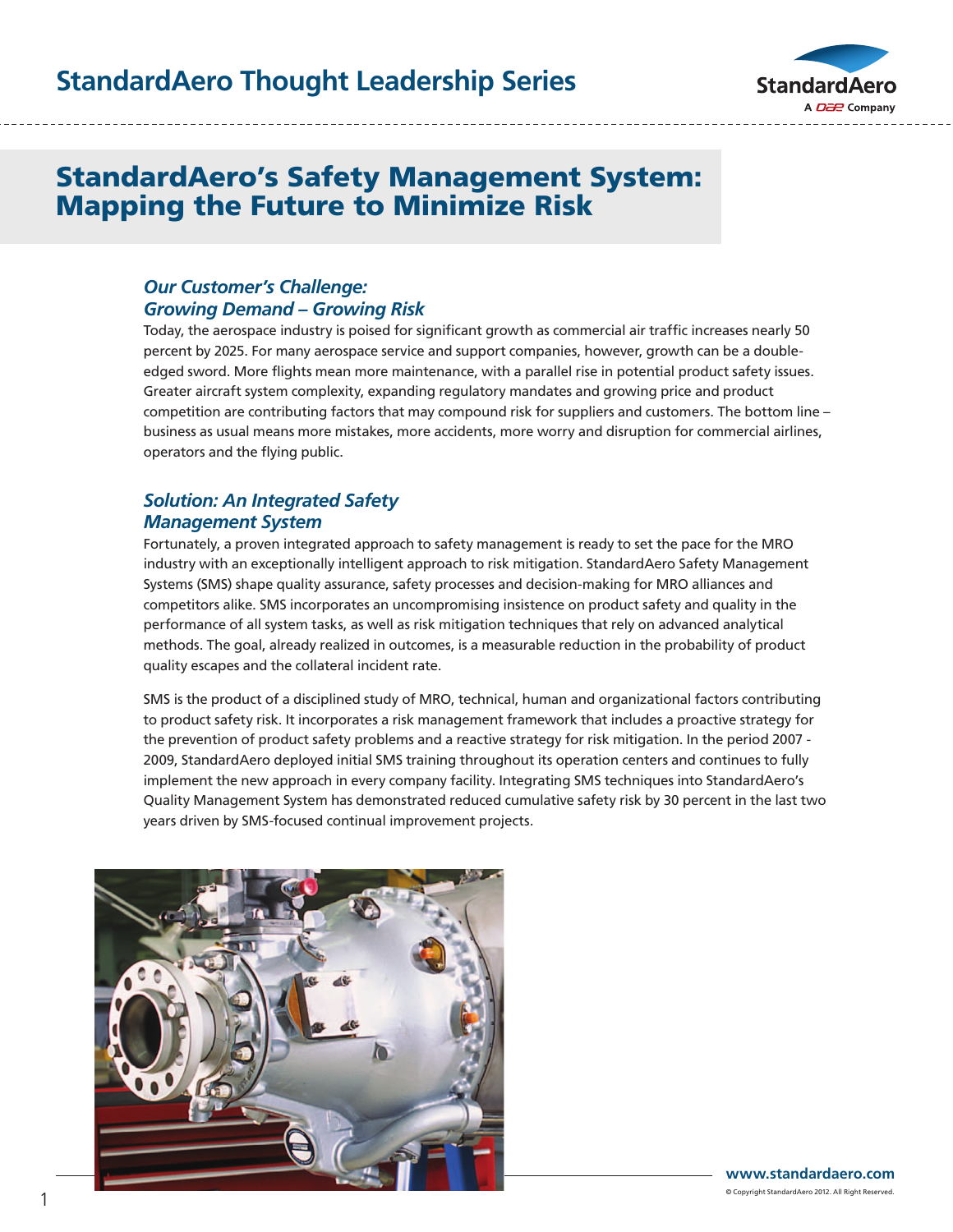

and records review. It is not designed to be a recommendation, rather a list from which you can make informed

# StandardAero's Safety Management System: Mapping the Future to Minimize Risk

#### *SMS Builds Benefits*

The benefits of the new strategy are numerous, considerable and direct. Everyone, from company employees to enterprise partners and suppliers, airlines and passengers, will experience these improvements. Safer aerospace products build confidence among all that rely on these products and improvements. Safer aerospace products build confidence among all that rely on these products and<br>services and reduce the potential for unplanned downtime. They save time, resources and money for customers and operators alike. Product safety is also the key element in building a solid reputation for customers and operators alike. Product safety is also the key element in building a solid reputation for<br>excellent performance and it promotes positive brand identity for operators and their partners, adding to revenues and profits. cus<br>Pre-Purchase exa

Safety begins at the foundation, with flawless MRO processes that ensure quality performance on demand. Voice of the Customer data collected by Ducker Worldwide agree. Nearly all StandardAero customers have assessed product quality performance at very high or excellent levels. This exceptional customer satisfaction is linked to service employee dedication, expert skill, disciplined process application, and rigorous analysis of well-grounded metrics to ensure outcomes attain or exceed rigid quality standards.

"As a nearly \$1.4 billion enterprise, StandardAero plays a strategic role in the industry, and our leadership can play a significant role in positively impacting industry safety performance." A StAndArdAero Pre-PurchASe evAluAtion ProvideS

#### *Staff and Statistics: Keys to SMS Success*

Commitment to SMS leadership is vital to system success. SMS provider leadership is demonstrated by positive employee perceptions of workplace safety, fair and honest appraisals, excellent compensation *1. No hassle, short notice input.* and benefits and frequent, enthusiastic appreciation for jobs well done. An expert SMS provider values its employees and encourages their full engagement in the tasks they perform. A successful system manager strives to ensure that workers appreciate the system and their jobs and share a broad understanding of the importance of their contributions to total operations and to the safety and efficiency of the entire aerospace industry. *4. Standard Evaluation menus for most models. 6. We don't sell or lease aircraft.*  $Commitm$ *5. Pre-Purchase Evaluation can be combined with other necessary calendar or hourly* 

The SMS also utilizes sophisticated analytical methodologies to evaluate performance outcomes, accumulate integrated risk data and establish clear, straightforward metrics to assess problems, and focus on corrective actions and results. This approach is designed to address urgent and long-term interests and reduce the costs of poor quality. For example, StandardAero sites have continually reduced cost of poor quality year over year by identifying and eliminating defect-producing factors, setting a company-wide benchmark with their continuous improvement and problem solving systems. SMS also conducts frequent management review reports to assess risk and has established several formal management councils, including a Flight





Safety Review Board and the Quality Management Group, to set policies that address issues and increase performance levels throughout the organization, from the shop floor to the executive office.